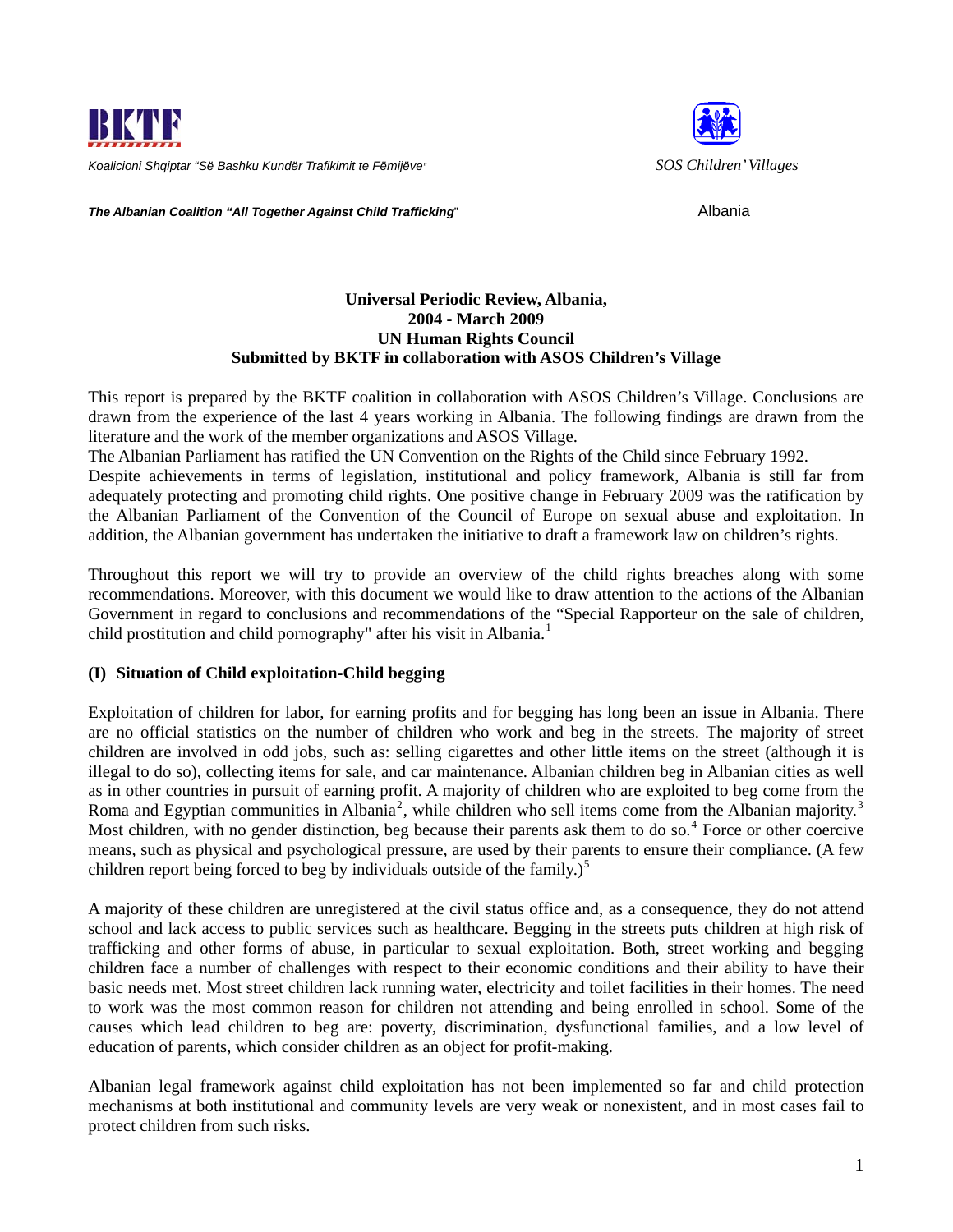### **Recommendations:**

- The State should take up more responsibilities in social matters capitalizing on the experiences of NGOs and supporting their activities and programs. The role of the local social services should be strengthened in: pro-actively identifying and referring children at risk; monitoring standards of care; assessing the situation and developing community child and family protection plans; and serving as focal point for coordinated referral and response<sup>[6](#page-4-1)</sup>. Although this same recommendation was made in 2007, very little progress has been made by the Albanian Government.
- The phenomena of child labor and begging are very complex and related to other social problems such as: domestic violence, discrimination of minorities, gender based violence, etc. As such, the Government of Albania should envision a model which addresses all of these issues at both central and local levels. The experience established through Child Protection Units at the local level should be fully integrated within the structure of the local social services, legally supported through human and financial means by the Government and geographically distributed across Albania at the local government level.
- Family support programs should be provided considering in most of the cases parents are involved in exploiting their children. However, when parents repeatedly exploit their children, through exposing them to the risks of living on the streets, the parental responsibility/guardianship should be removed. The State should improve and monitor the process related to legal guardianship. Efforts should be increased in establishing alternative care programs considering the best interests of the child and the CRC.
- Families suffering from and/or at risk of such situations should be empowered economically. Addressing the family's economic difficulties will help alleviate the need for children to work and increase the capacity of parents to care for their children. Social inclusion and economic aid should be provided to these families.
- The police and other practitioners such as social workers, health personnel, and teachers, should be trained on how to best assist victims of exploitation and abuse when identifying and reporting cases of such abuse. In addition, ad hoc premises should be set up in police stations with specialized personnel, to create a friendly environment for victims to help them in overcoming their fears and reluctance to report cases of abuse.
- The Government in collaboration with NGOs should establish formal and non-formal programs which ensure a safe and non-discriminatory environment for all children so they can be enrolled in the education system. These programs should primarily address stigmatization and harassment coming from school and community environments.

# **(II) Children unregistered at the Civil Register**

The substantial number of children not registered at the civil registry is still a big concern for Albania. Many children in Albania remain unregistered due to child birth outside of health centers and therefore not obtaining the Act of Birth Certificate; declaration of false/wrong identity of parents; lack of economic means to follow the court procedure in cases where the deadlines provided by the law have not been respected<sup>[7](#page-4-1)</sup>; limited awareness of parents on the importance of registering their child; and the inappropriate registration scheme which is unable to cope with internal migration and other phenomena. Even though there are no official statistics on the number of unregistered children, the number reported by NGOs involved in this report is  $405^8$  $405^8$ 

The registration of a child can be extremely complicated in cases where the legal systems of more than one State have to be applied, as is the case for many Albanian children born and/or living abroad. More difficulties arise when the parents of the child reside illegally in the country where the child is born at the time of birth or later. From the efforts of NGOs working both in Albania and in destination countries it is clear that the necessary procedures in these countries set insuperable obstacles for children born abroad, whose parents are Albanian citizens without residency permits, to be registered in the Albanian registries. This is necessary in order to acquire an Albanian passport as a first step to legalize their remaining in the country where they currently live.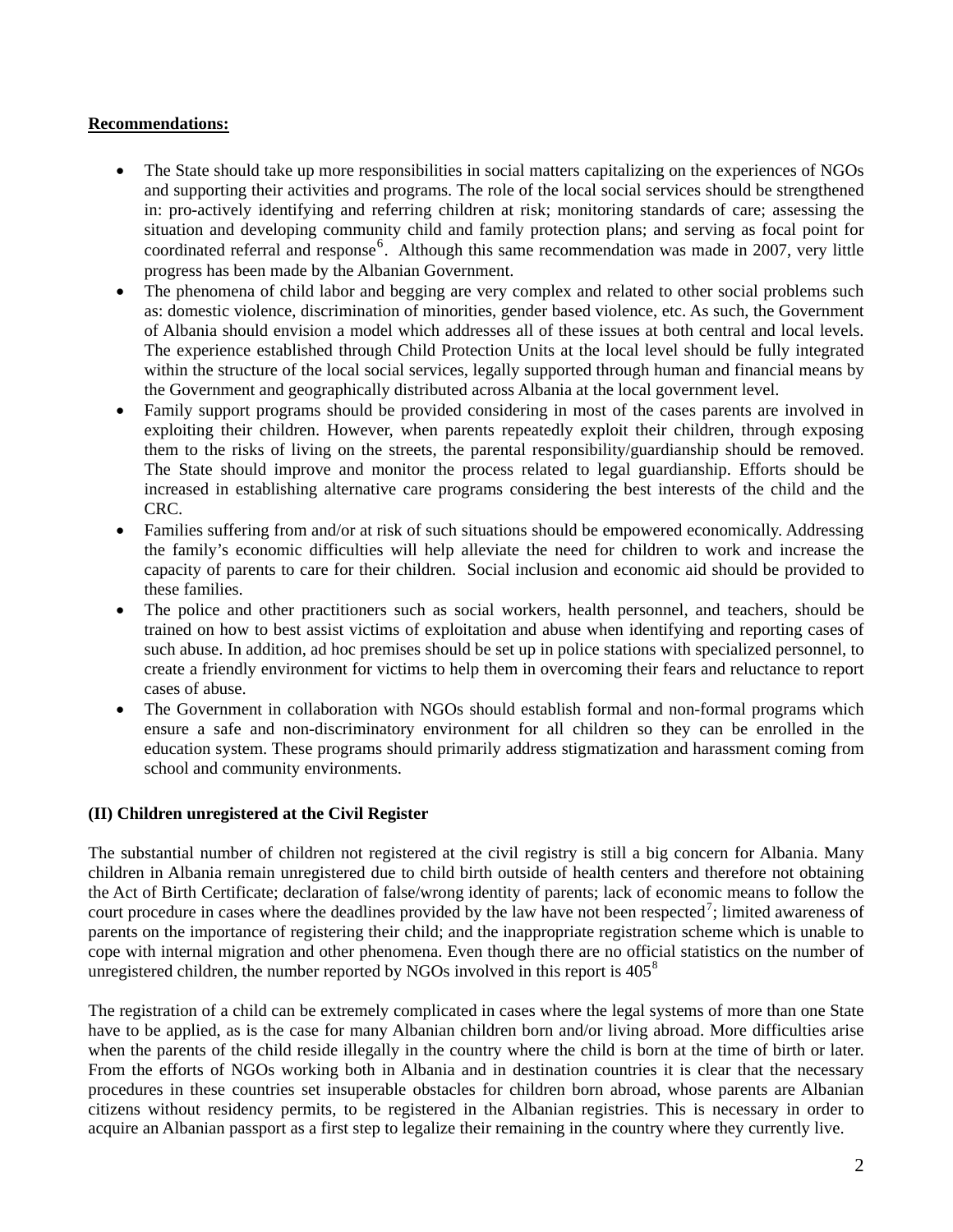Despite recent amendments to the law on Civic Registration through providing a legal amnesty<sup>[9](#page-4-1)</sup>, so far there are no data to measure the impact of law.Moreover the registration of Roma community/children is still a problematic issue resulting in the exclusion of Roma children and their families from all rights such as: education, health, social, and economic support schemes.

### **Recommendations:**

- The Albanian Government should inform/raise public awareness for child registration and the importance of being a legal person within and outside the country - Registration of all children is a fundamental preventive measure for the protection of children from criminal phenomena, such as selling of children, illegal adoption and child trafficking. Initiatives of Government should be right-based and need to involve civil society.
- The Albanian Government should undertake all the necessary measures to ensure the implementation of laws related to birth registration (giving the financial benefit for birth registration within the deadline provided by the law, training of staff, creation of administrative infrastructure) and also to ensure that every child born within territory of the Republic of Albania, and children of Albanian citizens born out of the Country, are registered in civil offices. The suggestion to achieve such a recommendation would be the establishment of a national monitoring system for children.
- The Albanian Government needs to implement a specific plan, like including free legal assistance and social inclusion in the registration of children, for facilitating the registration of Roma and other vulnerable communities at risk of such phenomena. In addition, plans should include empowering initiatives which make these communities aware of the risks and problems that lack of -registration entails. The right of children to be registered should underpin such programs.
- Albanian Authorities should initiate agreements with other States, where large numbers of Albanian citizens live, regarding the facilitation of document issuance related to birth registration.
- The Albanian Government should undertake measures for its Civil Status Offices in the Consulates to carry out such obligations. Moreover, such offices should use unified procedures in all Albanian Consulates to coordinate with their counterparts in Albania and facilitate their procedures on legal document issuance.

# **(III) Leaving care and after care**

In Albania the situation of children ageing out of care remains a cause for concern particularly considering the early age of leaving care, as young as 14-15 years old. After children leave public residential institutions, they are transferred to boarding schools only if suitable places in school dormitories are available. The majority of care leavers have low educational attainment (8<sup>th</sup> grade education or perhaps one or two years of high school). Many drop-out of education during their time in these boarding schools. Other children are known to have deliberately failed the school year, in order to repeat the year and therefore postpone their post-graduation departure from the school<sup>[10](#page-4-1)</sup>.

Children in boarding schools report that they are often stigmatized, live in poverty, do not have access to free health assistance, and have no housing support after graduation at age 18. Therefore, most of the care leavers tend to live throughout their life in boarding schools or on the streets. There is no clear policy or practice supporting children ageing out of care, even those aged 14. No after care services are available once they leave public residential institutions, and there are no follow-up processes to monitor progress or support educational, employment, or welfare and housing outcomes. The total lack of support services and any appointed structures to continue care for children and young adults results in numerous negative outcomes; for example, unemployment, homelessness, and vulnerability to exploitation.

According to National law "On status of orphans – Law no.8153 – 31.10.1996", children granted orphan status are entitled to various supports, such as financial payments, scholarships and free access to other basic services. In reality, the available economic support is insufficient to address levels poverty and there is also poor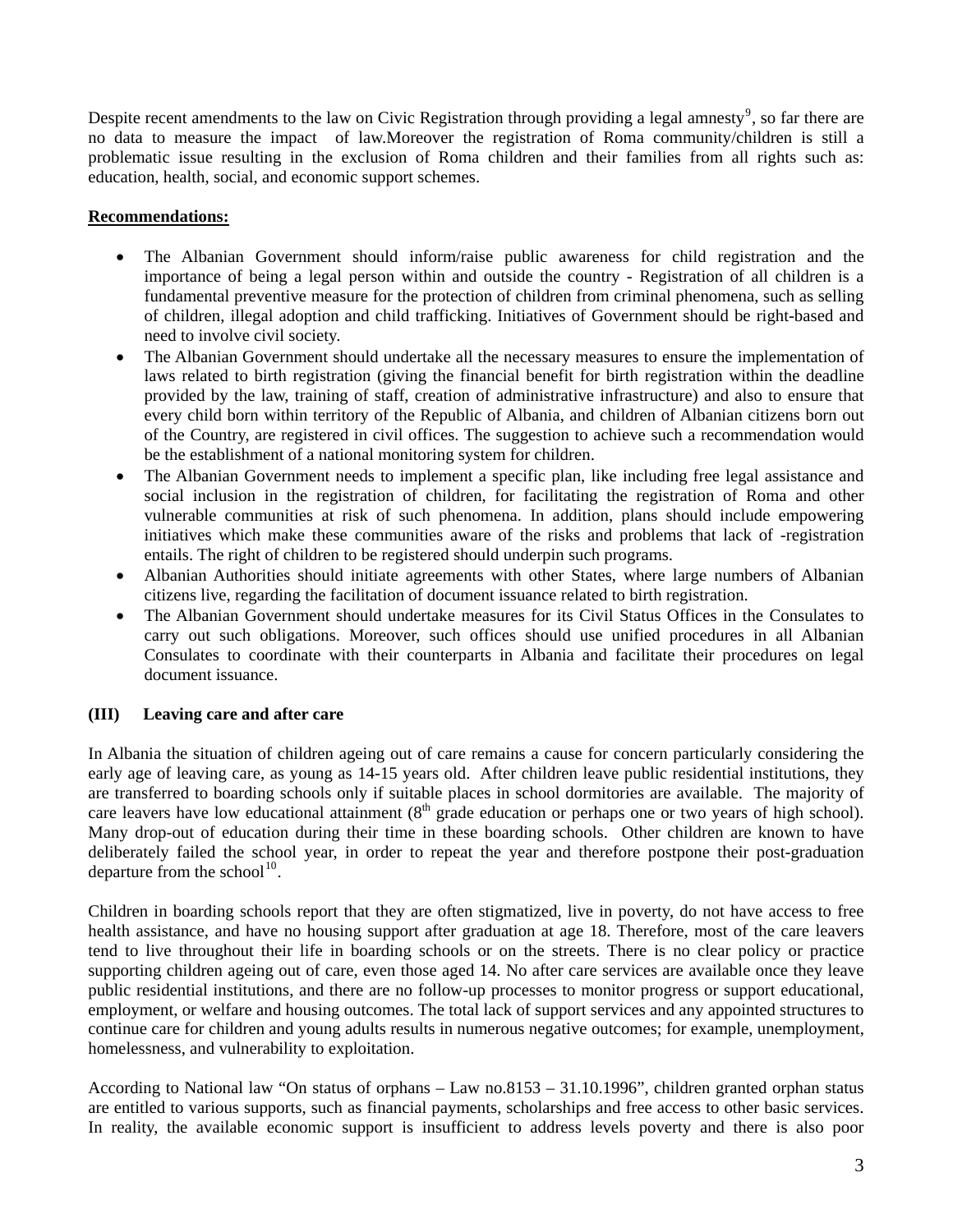implementation regarding prioritizing support services for orphans, such as employment support from age 16, housing and accommodation, health, etc.

### **Recommendations:**

- Considering the age of leaving care, immediate action should be taken to extend the period of State care to cover children up to the age of 18.
- Introduce legislation and put into practice adequate provisions to ensure that children leaving care receive support in educational attainment, vocational training, and life skills to ensure better outcomes for care leavers.
- Introduce legislation to improve the legal status of care leavers, and put into place appropriate services to support children leaving care during the period after care; with reference to, for example, continuing education, vocational training, employment support, as well as provision of housing, health services, and welfare.
- Introduce policy and legal improvements which increase and clarify the obligations of all stakeholders at the national and local levels to support children leaving care.
- Develop supportive forms and build up relevant structures by the State that support care leavers during the transition from care into independent life in terms of education, health, housing and psycho-social support (particularly for children leaving care at age 14).
- Ensure follow-up of plan of children aged 14 years with links to specialized structures and appointed structures.
- Develop effective vocational training for children leaving care in accordance with labor market needs.
- Train State structures on leaving care issues and raise of capacities for follow-up and leaving care standards, making good use of practices of other NGOs in the field.
- Provide adequate financial support to youngsters ageing out of care.
- Develop suitable accommodation options for children leaving care at the age of 14 years and appropriate housing for those going out of boarding schools.

# **(IV) Children without parental care**

Most children in institutional care come from rural areas and are often from poor families, headed by one parent (due to death, divorce, emigration, imprisonment) or parents with health problems  $(85\%$  of the cases)<sup>[11](#page-4-1)</sup>. Whilst there are a decreasing number of biological orphans, these children represent a growing population of social orphans and are generally in alternative care, largely due to labels of poverty faced by their families. Limited financial support is not sufficient to reduce levels of poverty nor to support these families in preventing the separation of any child simply due to economic factors. Research has shown that about 80% of families who benefit from economic assistance remain dependent on welfare for a period of more than 8 years. There is a large at-risk population with  $200,000$  children<sup>[12](#page-4-1)</sup> living in families affected by poverty and receiving monthly economic assistance.

There is currently a lack of any legal definition for "*children at risk of losing parental care*". In the absence of such a definition, it is not possible to properly identify and collect relevant and necessary data, and to consequently support families or children at-risk due to poverty.

#### **Recommendations:**

- Develop and implement policy and practice to support the reintegration of children into their biological families, with adequate financial, housing and other support for families affected by poverty.
- Improve gate keeping for unnecessary admission of children in alternative care, in all cases, but with particular reference to poverty as a decisive factor.
- Improve legal definition of children at risk of losing parental care, and develop systematic measures to identify children at risk and provide adequate support and other services to prevent separation.